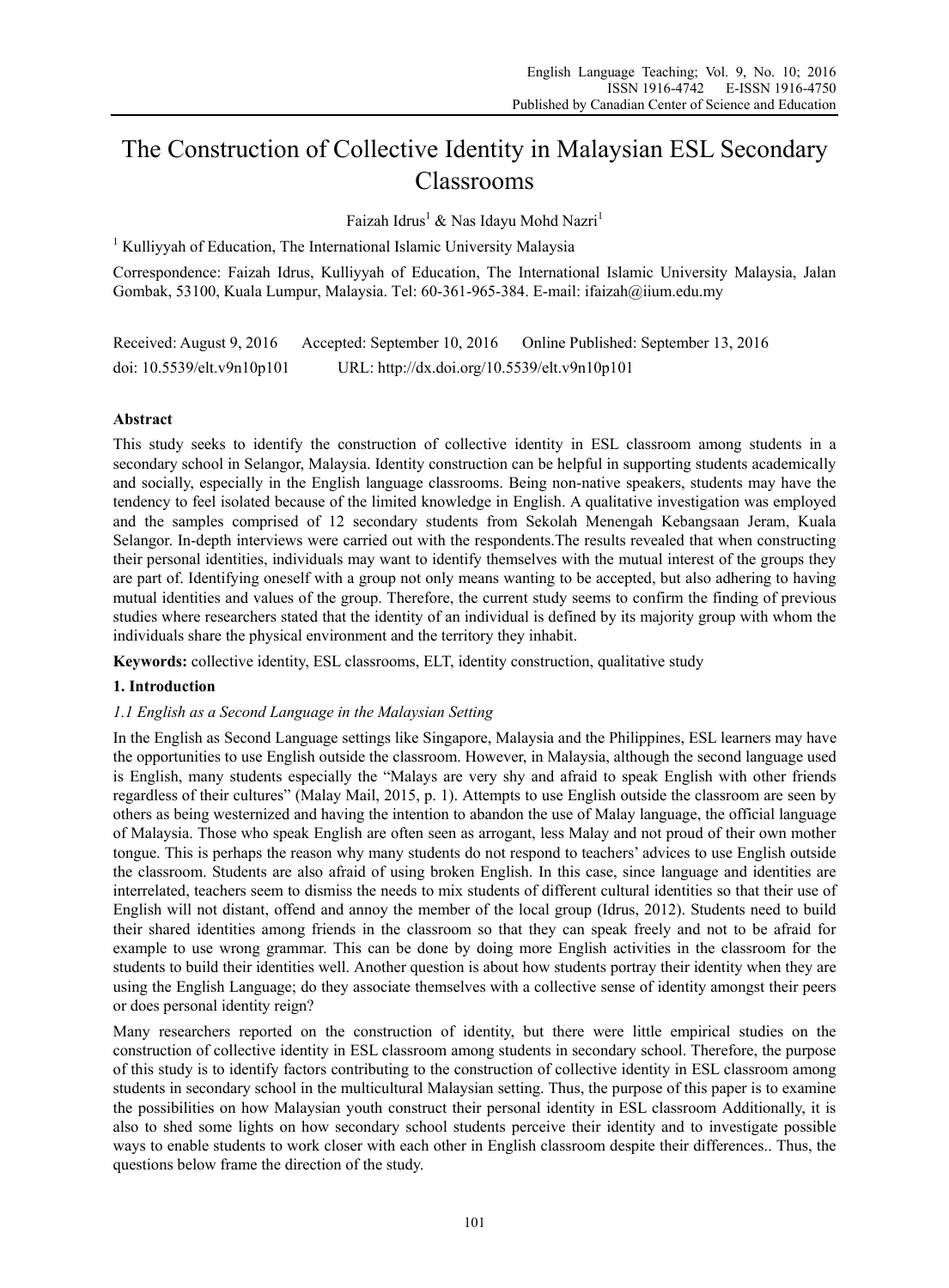- 1) What is personal identity to the students?
- 2) How do they perceive their own identity in the classroom?
- 3) What are the factors contributing to collective identity among secondary school students in ESL classroom?

# *1.2 Significance of the Investigation*

The researchers hope that the findings of this study will assist ESL students to communicate better in the society and help them to relate themselves much more with the people in the community they live in so they will not feel out of place. Furthermore, the results and suggestions or recommendations of the study are hoped to facilitate English language teachers to be more alert towards the achievement of the students in ESL classroom by understanding how these students construct their identities during the teaching and learning processes.

## **2. Review of Relevant Literature**

The process of trying to pin down the term identity is extremely complex. Many people and even the scholars have attempted to define the term identities. As mentioned by Ang (2011), identity is an ever changing concept and it is constantly being shaped and conditioned by the environment and culture one is born into, which means one's identity is not fixed at any time in any circumstances. This shows that the word identity itself varies in meanings depending on how people see it. Hall and Gieben (1991), admit that identity is "too complex, too under-developed, and too little understanding in contemporary social science to be definitely tested". (p. 23). Identity may be understood as "who we are", such as education that we have received, culture that we have been taught, and society that we have lived in, which plays an important role in developing our identity. Apart from that, in this social world, individuals' identities play vital roles in their development and formation of relationships with themselves and with others. McCarthy et al. (2002) assert that "identity matters because whatever shape it is, it is an aspect of how humans make sense of the world and their experiences in it, including their experience with text" (p. 228).

In addition, it is important to know that identities often change. To understand identity, it is pivotal to remember that one always go through constant cultural socialization. This socialization process helps us respond to and cope with various types of stress they encounter. When speaking about socialization activities, the other two types of identities which play important roles in shaping our identities are collective identity and shared identity. Collective identity appears when individuals feel a sense of belonging to a group where they participate in social activities and according to Cerulo (1997), it internalises the qualities of 'we-ness' and being united within the boundaries of shared attributes. Whereas shared identity concludes that the individual will have the same characteristics with one or more people. It is more likely to happen when they have many defining characteristics and qualities as others.

# *2.1 Collective Identity*

A collective identity is actually a sense of recognition and attachment to certain groups of people. The application of a collective identity depends on the level of acceptance by whom it is applied to. Additionally, collective identity can also be described as shared identity. When speaking about sharing, it obviously contributes to positive feelings among the individuals. This is also agreed by Polleta and Jasper (2001) who stated that "unlike ideology, collective identity carries with it positive feelings for other members of the group" (p. 117). Furthermore, in collective identity, individuals gain benefits by identifying themselves as being part of a collective identity, because as what Olson (1965) asserts, "shared interest are simply not enough to motivate students to participate in a movement", but rather the sense of belonging is also one of the important thing in collective identity. This indicates that when individuals feel positive being affiliated with a certain group, the form of movement, the bonding they have will make their relationship stronger. Sharing the same interest and attributes among the group members indirectly shows that the connection among them is strong and thus will make the bonding lasts longer (Muller, 2008).

# *2.2 Shared Identity*

Shared identity describes the attitude towards the team members and the we-ness (Cerulo, 1997) of the team. The ability to communicate with others is one of the most important human function, yet communication is not always investigated from a social perspectives. As what is stated by Clark and Marshall (1981), a shared context makes communication more efficient, decreases the probability of misunderstandings (Cramton, 2001) and increases mutual understanding (Brezillion & Araujo, 2005). The forging of shared identity can actually influence the behavior which leads to rebuilding of solidarity and mutuality. It is therefore timely for us to go beyond the arguments about whether diversity is good or otherwise and accept that it will increasingly be part of our individual and communal experiences. The challenge is not how one feels about it but rather how one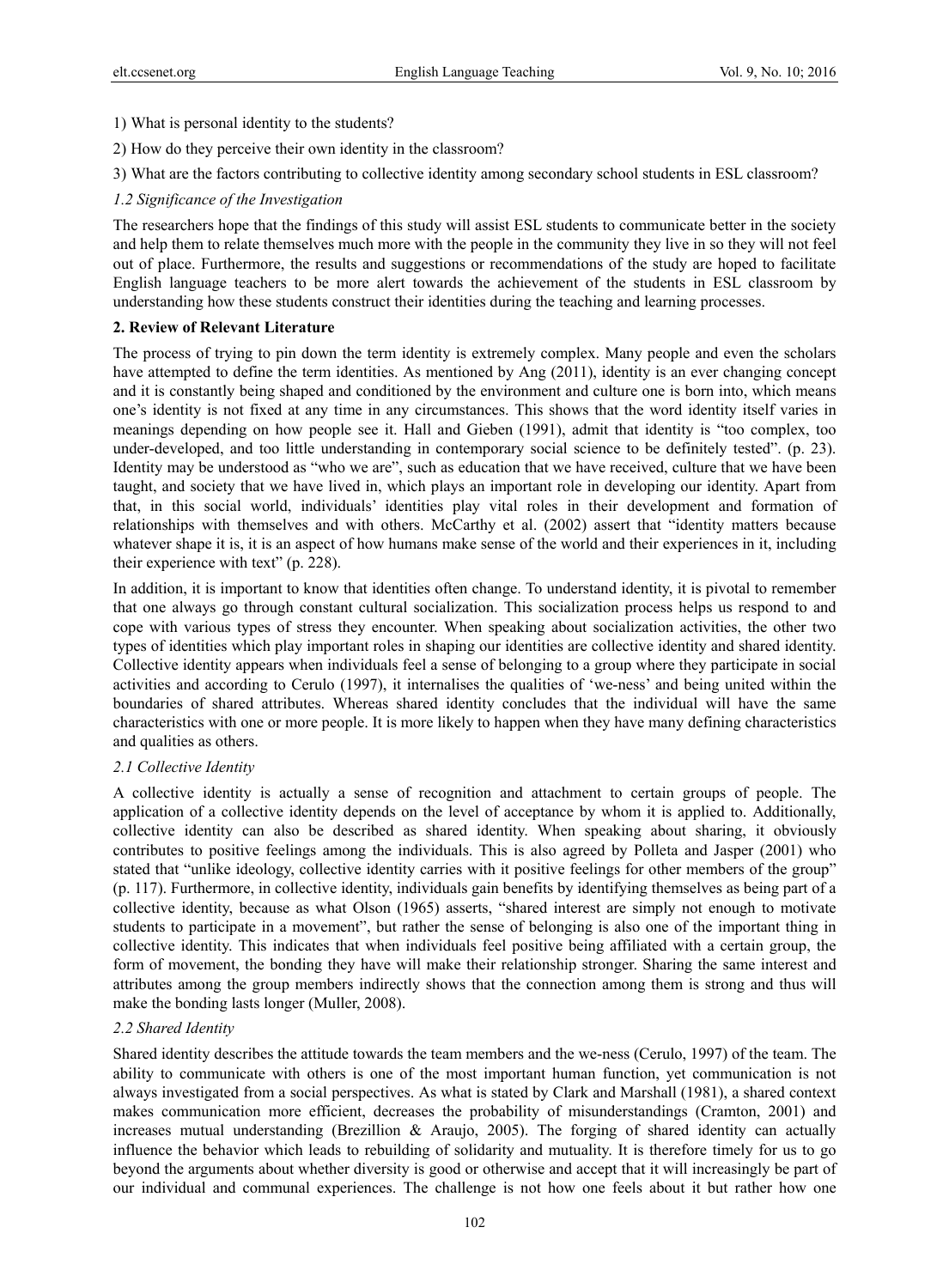responds to it. Similarly, Idrus (2014) asserts that shared identity can easily be understood as "a set of individuals' sense of belonging to the group they belong to. The concept is like when one is involved in social activities, the individual either feels part of the group which he or she shares the same identity or being isolated from the group. Idrus (2014) continues by saying that from shared identity, one may construct his or her personal identity. Shared identity, in particular, features in a wide variety of arguments. With shared identity, there will be a reduction of security dilemma.This is when one feels secured and has a sense of belonging, the dilemma begins to erode and disappear. Idrus (2012) on the other hand mentions that in order to construct shared identity, teachers and students have to have an open minds towards the cultures, beliefs and customs of others around them.

#### *2.3 Identity Construction*

Review of literature has revealed that identity construction can be engaged as a reference to the collective self-awareness that a group embodies and reflects. Identity is always associated to culture, social and other vague elements such as location, homes, customs and the like. Although there are many who wrote on identity construction, conformity of what identity actually means remains unsolved. The meaning of the term identities are seen as synonymous to a "stable core self" (Hall, 1996) to dynamic, contradictory, and multiple dimensions of a person. Ha (2008) argues that there is different conceptions of identities between West and East. Western scholars tend to perceive identities as "hybrid and multiple" (p. 64), whereas Eastern scholars see identities as related to a sense of belonging. These two perceptions show that these could be affected by the different cultures they own in their particular places. Different cultures and situations afford varying perceptions regardless of who and where they are from.

Despite the differences, recently English language learner identities have been addressed and studied from a structuralism point of views which conceptualize identities as multiple, diverse, dynamic and contradictory. Several studies have illustrated the multidimensional and non-unitary natures of learner's identities. One of the most cited studies is from Norton (2000). One of her participants, "Martina" has multiple identities as an immigrant and a language learner. She never felt comfortable speaking English due to certain reasons. However, her identity as a mother allowed her to engage in a language conversation with her landlord when she was accused of breaking a lease agreement. This shows that the situation that one encounters sometimes can force him or her to do something that he or she never expected to happen. Eventually, people will get used to that situation and start to treat it as a routine in their daily lives.

Other studies, such as Kramch (1993), Norton (2000) and Lee (2003) see bilingual identities as dynamic and changing over time. Kramch (1993) asserts that sociocultural identities are flexible and deterministic in the constructs which ESL students bring to the classroom and then remain unchanged at the end of a lesson or course. Wenger (1998) argues that identity should be seen as an ongoing process of negotiating the self. According to Fearon (1999) identity formation is fluid and complex rather than clear-cut and solid. Identities can be changed over time depending on the surrounding and environment. This is why the formation of identity is said to be not static and rather complex.

Hence, it can be summarized that the studies on the identities are multidimensional, a site of struggle, fluid and changing over time. Learning a second language does not mean you have to abandon the ethnic identities. But to upgrade yourself by having more language that you can master which can give you many benefits in your future.

## **3. Methodology**

#### *3.1 Research Design*

In this investigation, a qualitative research design was employed. The research is aimed at examining the construction of collective identity in ESL classroom among students in secondary school and Group Semi-Structured interviews were used to gain in depth understanding of the central phenomenon. The researchers used purposive sampling, in which the 12 students had been selected from SMK Jeram, Selangor. According to Neuman (2007) purposive sampling begins with specific perspectives in mind that he or she wishes to examine and then seeks out research participants who cover that full range of perspectives. In sum, the researchers utilized a purposive sampling to obtain data from the respondents who fulfilled the characteristics required for the research. The samples were chosen as they could represent the population and could help the researcher to understand the construction of collective identity among them. The number of samples for this study is adequate as the number of samples for qualitative research could range from 1 to 40 (Creswell, 2005).

#### *3.2 Participant*

For the purpose of this study, twelve Form 5 students from Jeram Secondary School were chosen to answer the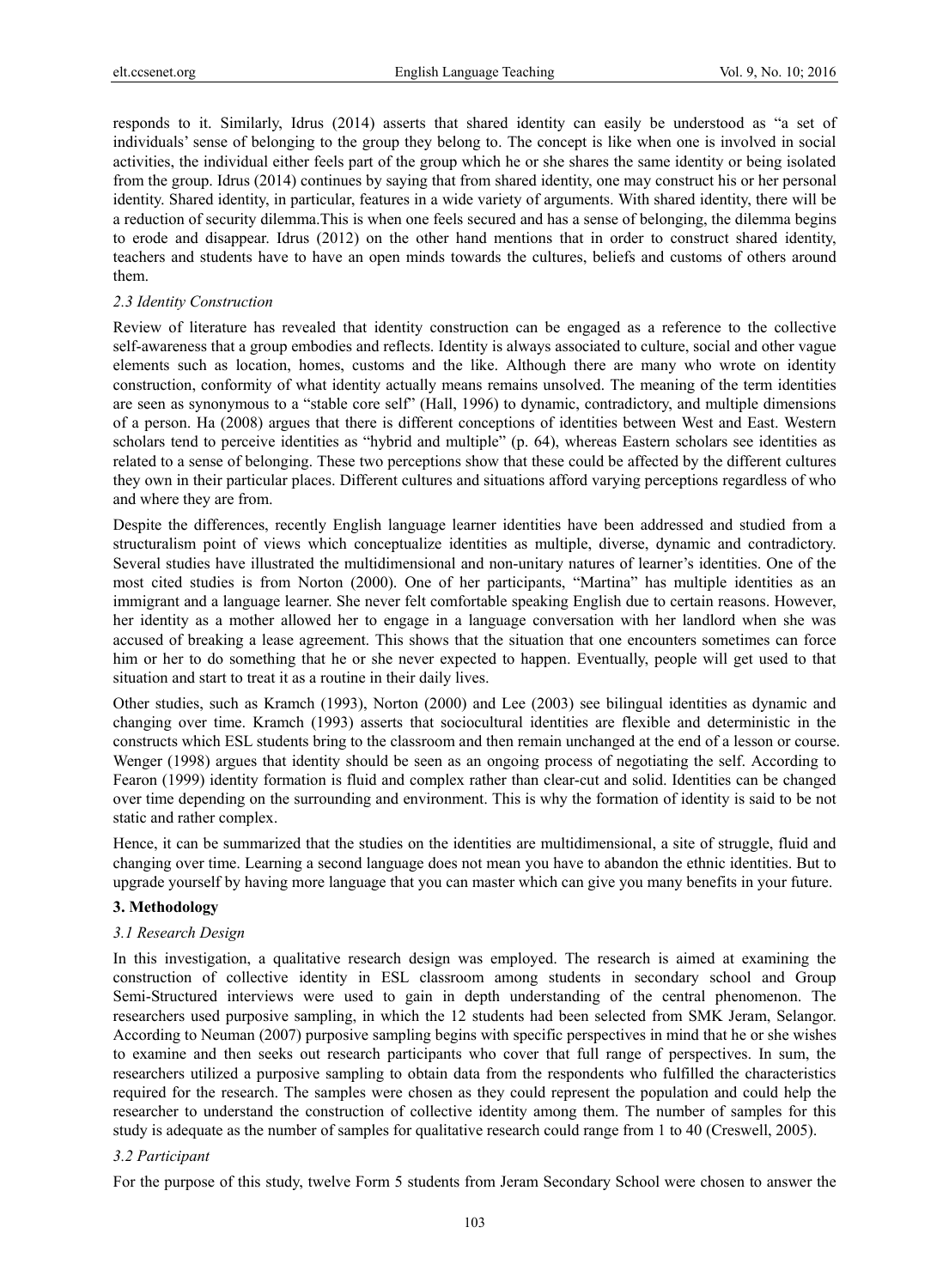interview questions. Spending about 2 months to gather the data from the students in two groups, which consisted of 6 students per group allowed the researchers to obtain rich data. Since majority of the students in SMK Jeram are Malays, the respondents were all Malays and Muslim. The school is situated at Jalan Simpang Tiga which is in the rural area of Kuala Selangor. The population of this area is a combination of 85% Malays, 10% Indians and only 5% Chinese. SMK Jeram was accessible to the researchers at the point of investigation. Appropriate identification of research participants is critical to the science and practice of psychology, particularly for generalizing the findings, making comparisons across replications, and using the evidence in research syntheses and secondary data analyses.

#### *3.3 Background of the Respondents*

Table1 below shows the information of the12 respondents obtained from different classes. The respondents of this study were 4 male and 8 female students aged 17 years old. They were mixed ability students from different level of classes. The students are referred to in this study as R1, R2, R3, R4, R5, R6, R7, R8, R9, R10, R11 and R12 to ensure confidentiality. Jeram is a short form for Sekolah Menengah Kebangsaan Jeram while 'F' and 'M' are labelled as Female and Male. The students were given a consent form each to be filled so that they understood the procedure of the research.

| Respondent      | Race  | Age | <b>School</b> | <b>Stat</b> | Gender    |
|-----------------|-------|-----|---------------|-------------|-----------|
| R1              | Malay | 17  | Jeram         | Selangor    | M         |
| R <sub>2</sub>  | Malay | 17  | Jeram         | Selangor    | M         |
| R <sub>3</sub>  | Malay | 17  | Jeram         | Selangor    | M         |
| R <sub>4</sub>  | Malay | 17  | Jeram         | Selangor    | F         |
| R <sub>5</sub>  | Malay | 17  | Jeram         | Selangor    | ${\bf F}$ |
| R <sub>6</sub>  | Malay | 17  | Jeram         | Selangor    | ${\bf F}$ |
| R7              | Malay | 17  | Jeram         | Selangor    | M         |
| R <sub>8</sub>  | Malay | 17  | Jeram         | Selangor    | M         |
| R <sub>9</sub>  | Malay | 17  | Jeram         | Selangor    | ${\bf F}$ |
| R10             | Malay | 17  | Jeram         | Selangor    | ${\bf F}$ |
| R11             | Malay | 17  | Jeram         | Selangor    | ${\bf F}$ |
| R <sub>12</sub> | Malay | 17  | Jeram         | Selangor    | ${\bf F}$ |

Table1. Demographic information of respondents

## *3.4 Sampling Procedures*

The instrument used for this study was a set of interview questions. The first task answered the question about the understanding of the word identity and the second research question focused on the factors contributing to personal identity. The interviews were conducted after school hours which took approximately around 1 hour for each group interview.

#### *3.5 Analysis and Preparation of Data*

The responses from the respondents were analysed using the thematic analysis where all of the answers were categorized into themes to facilitate easier understanding. As mentioned by Braun and Clark (2006), thematic analysis is a method for identifying, analysing, and reporting patterns (themes) within data. It minimally organizes and describes our data set in (rich) detail. Researchers and readers will easily find the result according to the thematic analysis done and thus will make the data organized. The interviews were conducted in two group discussions and were recorded using an MP3 recorder. The recorded audio was transcribed in discourse units to facilitate the process of transcribing. The responses from the interviews were then coded through coding identifier as follows: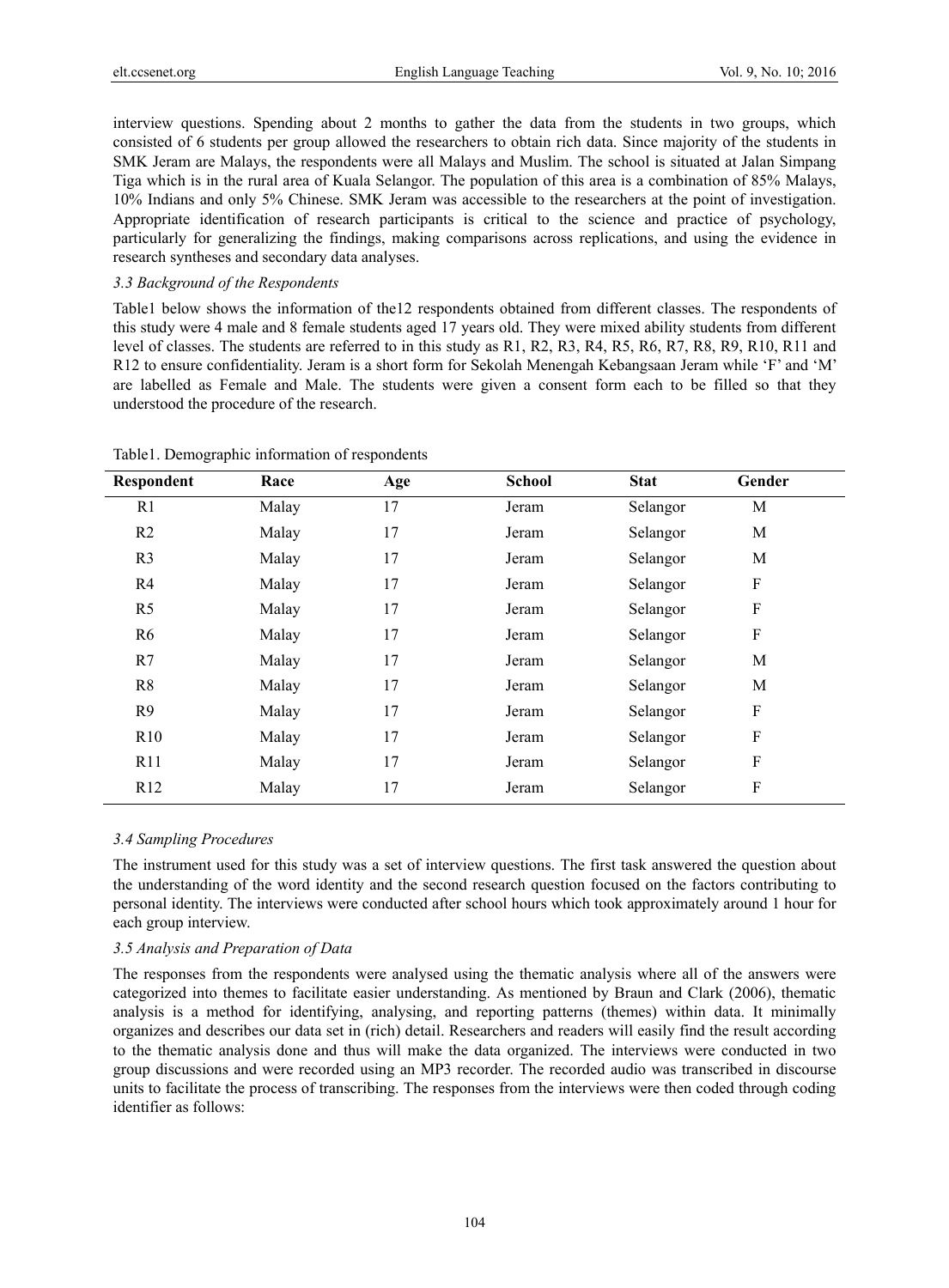

## Coding identifier for the respondents

## **4. Analyses and Discussion**

From the data generated via the in-depth interview with the respondents, a few themes emerged. They are:

- 1) Manglish
- 2) Personality
- 3) Self-interest
- 4) Habits of the Students
- 5) Methods of learning
- 6) Acceptance and Respect
- *4.1 Language Use Manglish*

Language use in any community represents their identity. However, this element is even more complicated in multicultural settings such as Malaysia. Respondents were asked about their language used in the classroom. Four of them stated that classroom was one of the places that they were free to express themselves. To them, when people speak a language, it indirectly shows who they are. For examples, R9 stated, "The second scenario" (R9/DU165/F), and also agreed by R10, "The second scenario too" (R10/DU169/F), together with R11, "For me, second one too" (R11/DU171/F) and R12, "Second one" (R12/DU175/F). Second scenario was directed to a choice given to them on the way the felt when speaking the English language in the classroom, which is Manglish (A combination of Malay and English, Chinese and English or Tamil and English). Other choices were 'English only' and 'Malay only'

When the researchers asked why Manglish represented their identity, one of the respondents expressed that Manglish showed "who you are". R12 stated that, "Because it shows your true self and that's all." (R12/DU177/F). From the way the respondents expressed their opinion on this subject matter, they generally perceive that identity is something that represents people. The rest of the respondents as a whole, believe that identity is 'who you are and how you want others to see you'. Thus, Manglish is the medium in that they truly felt connected.

# *4.2 Personality – Characteristics, Inside and Outside*

When asked about what identity really is to them, most of the respondents seemed to struggle to provide an answer. Typically, they would say that identity is personality. Although the researchers gave several scenarios which depicted and captured the essence of identity, they were still attached with their understanding that identity is personality. In actual fact, identity is actually a broad term that can be understood in many ways. It is like a huge umbrella that comprises variety of understandings based on how the individuals perceive it. R1 had this to say about identity,

*someone's personality on how do you describe them and how do you see them inside or outside. Like for instance, if it's outside, you can see how their physical traits and for inside you can see how he handles some of his stuff or how does he handle his life. Maybe some kind of, what his traits like you see…is he electromaniac or something like that. (R1/DU4/M).* 

Another respondent also had the same opinion about identity. R3 stated that identity is personality, "I think identity is personality, about someone…just like Iman said, aaa ... how we describe the person, like that." (R3/DU8/M). Similarly, respondents R4, R5 and R6 said that identity is about characteristics and attitude. They had the same opinion as R3 who mentioned that identity is the personality of and about someone. For instance, R5 and R6 said, "As for me, identity is like someone's character, personality, just the same like Iman" (R5/DU11/F), and agreed with the statement, "I think identity is self-personality of someone. Like the attitude that we can see." (R6/DU13/F)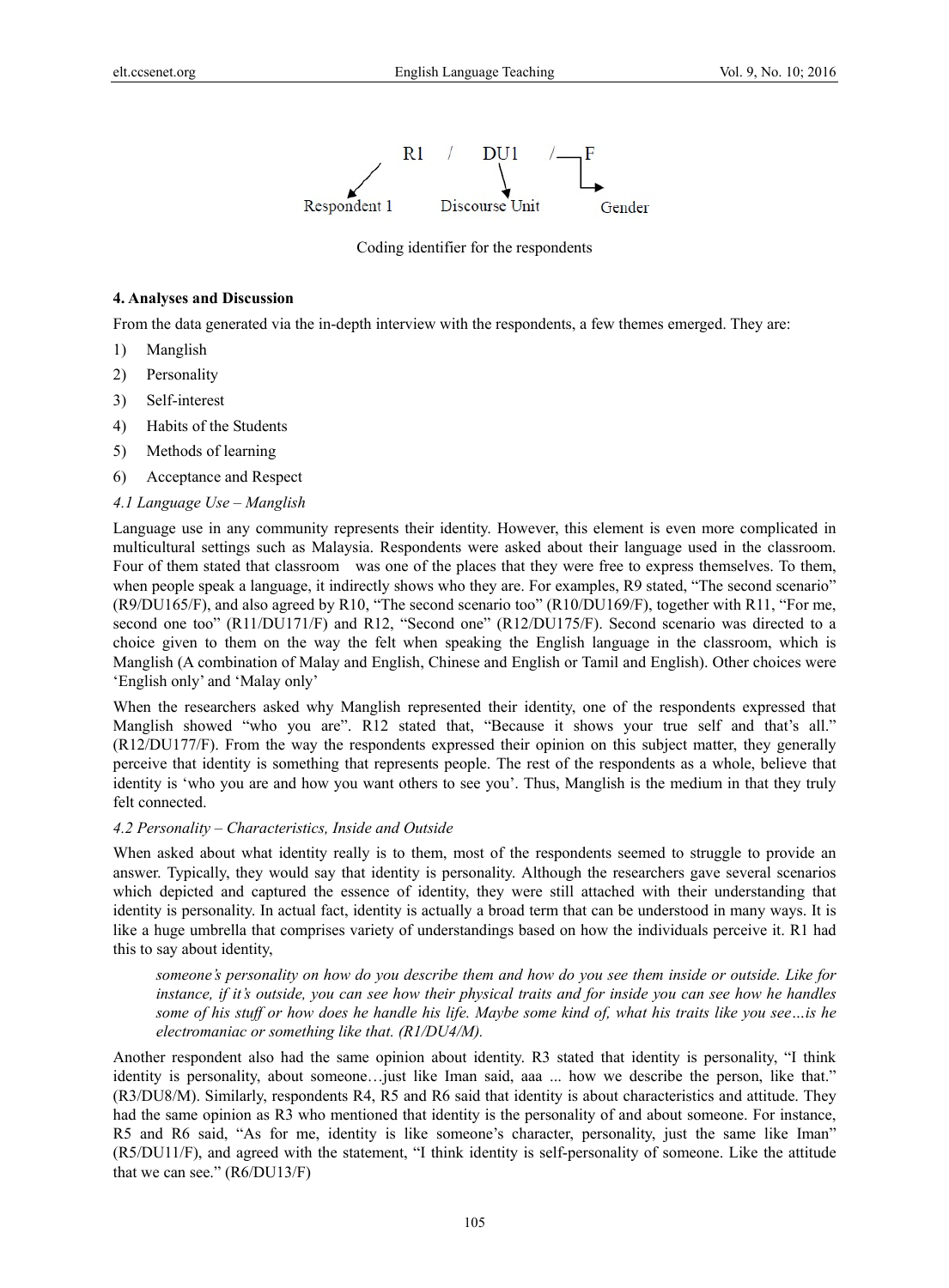From these responses, it clearly shows that the respondents are confident in thinking that personality is something that be concluded as identity.

#### *4.3 Identity is related to self-interest*

Besides the respondents' opinion on what identity is to them, the researchers also asked whether identity is similar to likings, hobbies, habits and the way someone looks. Surprisingly, the respondents responded by saying that it is related to self-interest which are people's likings and hobbies which can then develop into someone's identity. Again, the respondents were eager to say that personal likings and hobbies were actually their identity. They said both of these elements could actually describe their identity in detail. R1 said, "... I agree when you say that identity is the same like interest, hobbies" (R1/DU17/M). This is also in tandem with R2 and R3 who stated that, "Aaa, to me ... I think hobby ... we can see the identity with the hobby. So, for example if you like playing badminton, then you are labelled as an active person."(R2/DU19/M). "I think it is. When we are doing our hobbies, like playing games, we are described as gamers." (R3/DU21/M)

As mentioned by the respondents, most of them clearly had different understanding of what identity is. They perceived identity based on what they learned throughout their journey as students and also from the knowledge they gained from their teachers. To them, the word identity was aptly described as what was it people had in themselves specifically their personality. To reiterate, the word identity itself is a huge term that can be understood in general. Although the respondents were quite confused about the word identity at the beginning of the interview, they seemed to be able to grasp the concept of identity towards the end of the interview sessions.

#### *4.4 Habits/Hobbies of the Students*

The second main intention of the investigation was to identify the factors contributing to collective identity among secondary school students. The first pre-determined theme discovered by the researcher was habits of the students. According to Sardar (2011), habits can be divided into three types which are motor habits, intellectual habits and habits of character. In this case, the researchers discovered that the respondents shared the third type which is habits of character. When asked about their hobbies or things that they always do daily, it is not surprising to note that most of them shared similar interests. For instance, the respondents were eager to share their favorite activities in terms of what they normally did at home and what they loved to do. Moreover, most of them said that they loved playing games, reading books and novels, and watching movies. R1 shared her habit with the researcher. She said,

The most obvious one is sleeping, of course. Nobody can go a day without sleeping. And second one is sleep again, and the third is playing games. Next is eating, yes. I love to eat. And then the fifth is, read a lot of English magazines or articles or facts (R1/DU68/M).

Another respondent also shared the same hobbies and habits. This is probably due to the fact that these two respondents were actually close friends. R2 said, "... my hobbies are sleeping playing games, and playing games until I fell asleep." (R2/DU70/M). This is similar to what R3 said, "My hobby is playing games" (R3/DU72/M). As for the female respondents R4, R9 and R11, their habits differed from the male respondents although some of them shared the same things as male respondents, "I like to listen to music and play games. The type of music that I like is English R&B music." (R4/DU74/F). R9 added, "Other than reading novel, I love to watch movies and also sleep." (R9/279/F) and this is similar to R11, "I love to watch K-Drama and TV shows, movie ..." (R11/305/F).

For them, sharing the same hobbies and at other times habits, made them closer and more comfortable with each other. They even asked other respondents who were also their friends about their own favorite things since they always shared experiences with each other. From the researcher's observation, their friends also acknowledged their favorite hobbies and they seemed to be sharing everything together. Their characters revealed that they have many similarities with one another without even knowing it. With this new found information about their friends, they are likely to be much closer to one another.

#### *4.5 Methods of learning*

Method of learning is one of the factors contributing to collective identity among the students. One of the ways in which the respondents learned the English language is through presentations and group discussions among themselves. They preferred these two methods more than other approaches of learning English. Some of the respondents said that they liked to talk and through presentations they got the chance to speak and enhance their speaking skill. One of the respondents said, ""Yes I like presentation too because I like to talk in front of people. But normally our teacher will do drama the most" (R2/DU109/M). R3 supported what R2 said, "Presentation. Like R2 said. Because we're in the same class" (R3/DU113/M). R5 gave her reasons why she liked presentation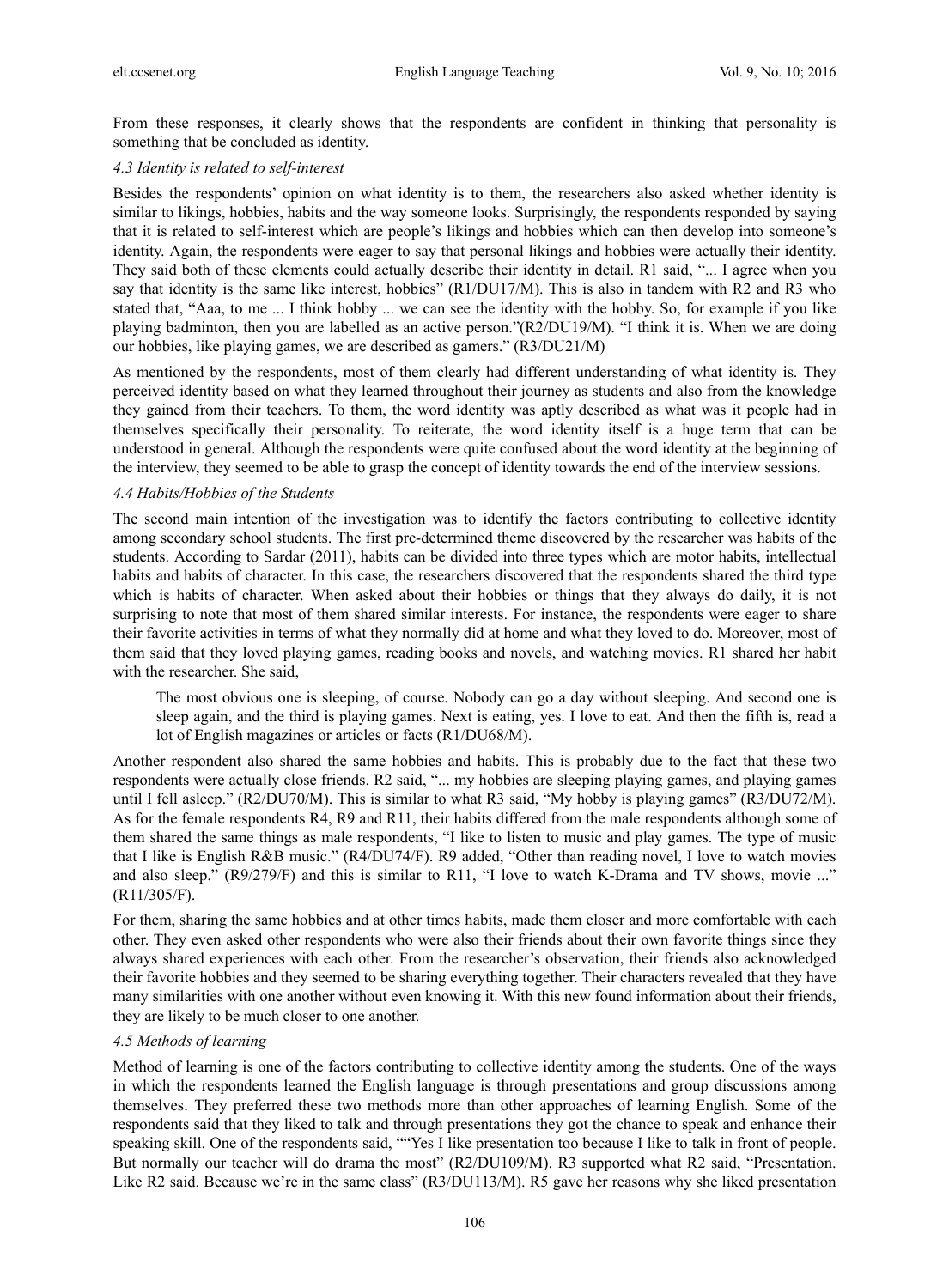as a method of learning. She said, "Same, presentation. Because we get the chance to speak in front of the class" (R5/DU115/F). Another respondent also thought that by doing presentations, it made her understood more about what she had learned and presented. She had this to say, ""Presentation. Because it makes me understand more about what I'm presenting" (R6/DU116/F). One of the respondents even described how they usually did their presentation in the class where they had to act as the teacher and taught others regarding a particular topic. He said, "We have to be the young teachers and teach our classmates about the topic, sometimes we traded places with the teacher. Sometimes our teacher will be the student and the students are the teacher" (R1/DU111/M).

From this statement we can conclude that the respondents loved learning English through speaking and communicating, as they believe that they could improve their command in English and at the same time they feel appreciated by the teacher. This clearly shows that most of them really love doing class presentations which made them improved their skills in English. In short, presentation is indeed one way of integrating different types of skills and it is proven to be one of the best ways to promote English language communication skills.

#### *4.6 Acceptance and Respect*

Acceptance and respect emerged as part of the themes in this investigation. In order to feel accepted and belonged to one's group, the value of acceptance and respect are paramount. When these two values appear, the bond that they have created tended to be stronger and one can feel the sense of belonging to that particular group. Most of the respondents said that they liked to cooperate with other friends when it came to doing English homework. From that, they could discuss many things and corrected each other whenever needed. R1 had this to elaborate, "For me, they are talkative traits la. If they are talkative and they like to talk a lot, unstable like me, I would be gladly work with them" (R1/DU140/M). This is supported by R2, "Because they have same interest like me. They like to cooperate and having same characteristics" (R2/DU141/M).

Besides that, when the researcher asked about how they would choose their group member when it came to doing group activities in classroom, most of them preferred those who have similar characteristics and traits with them to work with. R1 said, "No, like all my classmates are talkative and I can work with all of them and we have the same traits like we like to laugh at each other and we like to pick on each other. And that's what make us "click" to each other" (R1/DU143/M). This is then supported by R3 who said, "I will choose someone who has same hobbies with me and he has many stories to tell me" (R3/DU145/M).

However, there were also respondents who looked for those who have good command of the English language and were willing to teach their friends. For them, having the same characteristics was not the issue but positive attitude is a must when it came to learning. R4 said she needed someone whose English is better than hers, "Someone who can teach me because I'm not really good in English and someone who is confident" (R4/DU146/F). R5 elaborated more on this issue. She said, "Someone who can give cooperation and someone who has confident to communicate in front of others" (R5/DU148/F). Surprisingly, one of the respondents said that she would prefer someone who is hard working since she herself was quite 'laid back' when it came to doing the activities in classroom, "I will choose those who are hardworking because I'm lazy. I will help to contribute the ideas" (R6/DU149/F).

This clearly shows that the value of acceptance and respect among friends are two important elements in constructing collective identity among the respondents. When these two elements failed to be inculcated, the collective identity among them will be impaired or cannot be realized.

The understanding of what identity means may differ for everyone depending on one's level of knowledge and education. The present study attempted to discover how students in secondary school perceived identity and what were the factors contributing to collective identity among the students.

In response to the first question, the word identity is mainly understood as personality and self-interest. Findings show that identity could be seen through one's personality and self-interest in terms of hobbies and likings. Each of the students interviewed basically developed a similar understanding about identity and the researcher concluded the respondents' understanding on identity were perceived through their learning and experiences being in the school.

Based on the findings, the researcher found that teenagers are in process of shaping their identities, while living in between cultural social contexts. Dowling (2011) also states that, "this makes the students in the study fragile and in the process of finding and searching their identities" (p. 11). According to Cerulo (1997), to construct their identities, such students have cultural references from their home or at school, and at the same time, of different social groups. However, the result of this study shows that individuals specifically teenagers are still confused about what identity actually is and the construction of collective identity is based on the shared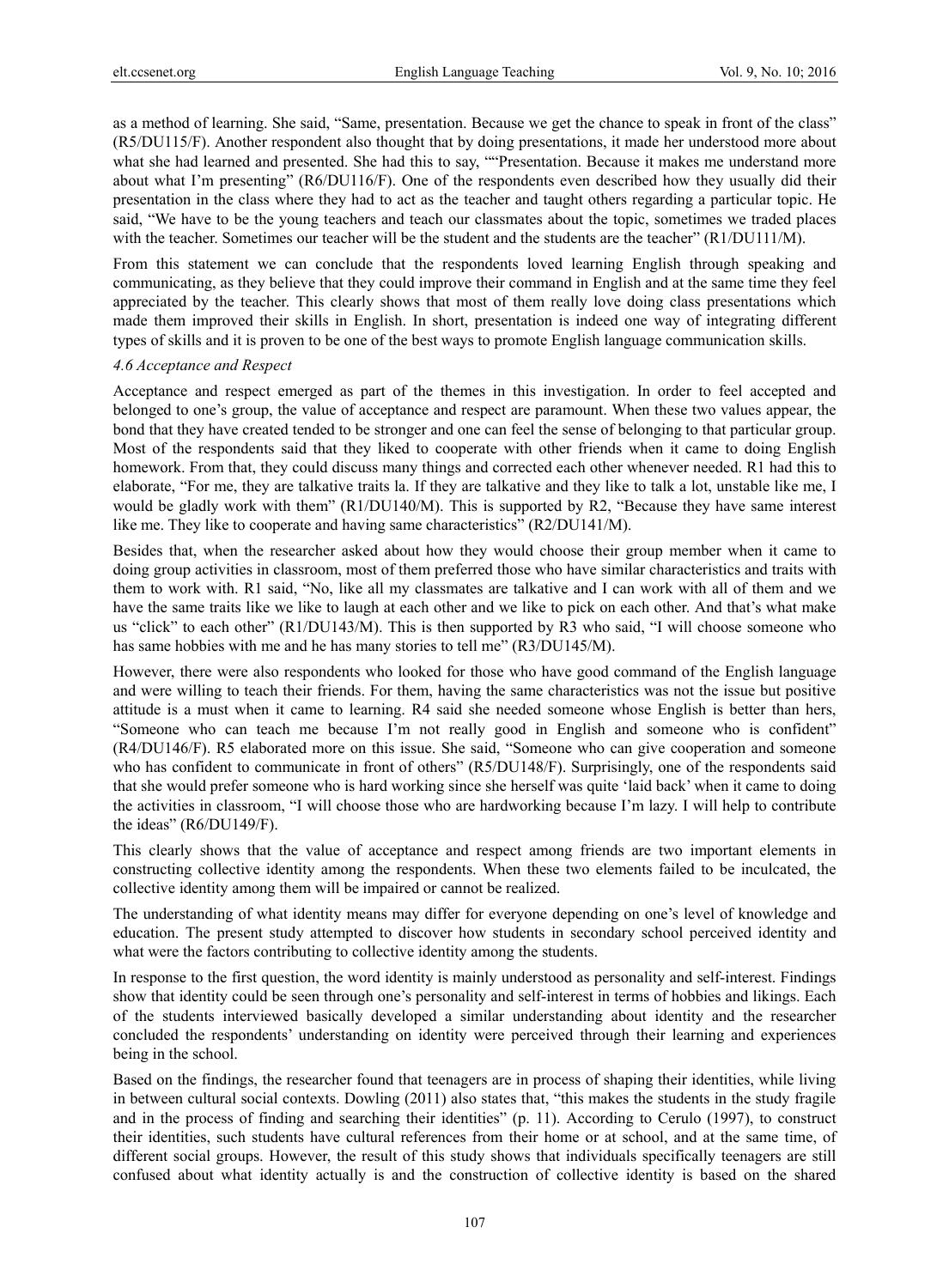knowledge that makes them negotiate with other individuals or groups of people.

From the interviews conducted in this study, most of the students found that they were likely to be more 'connected' in groups or friends from the same interest in their classroom decision making. Most of them perceived identity as personality, self-interest and choice of language use. In their perspectives, identity could be understood and seen in someone's personality, self-interest and the choice of language use. For them, identity is something that they can conclude from the characteristics of a person, his or her self-interest and the language uses. The students seemed to follow the concept of identity from the first respondent's answer and then elaborated it from their own understanding. Basically from all the responses, they agreed that identity could be perceived by just knowing about someone's personality, what he or she likes and the language used by the person. However, their understanding about identity was somehow contradictory to that of the study by Ang (2011) which indicated that identity is a concept of ever changing and it is constantly being shaped and conditioned by the environment and culture the people were born into which also means our identity is not fixed at any time in any circumstances. According to most personality theories, the individual's type is inborn and does not change. However, individuals can develop traits and habits that contradict to the description of their type and thus will make it change according to situations and surroundings. In this case what the researchers wanted to highlight was the fact that personality and identity are two different things, which give us different concept of understanding.

To make it clearer, theories of personality imply that personality is biologically based, whereas theories by Bandura (2008) from Social Learning Theory emphasized the role of nurture and environmental in personality. While for identity, it is actually the concept of oneself of what one gives yourself, for example, what one stands for and are to know to stand for. This is parallel with the study of Wenger (1998) and Hall (2000) who argue that identity should be seen as an ongoing process of negotiating the self. The confusion of the students about what actually identity is logical since the word identity itself is very complex.

# *4.7 Factors Contributing to Collective Identity among Students in ESL Classroom*

Based on the findings, the researchers found that factors contributing to collective identity among the students are heavily influenced by the students' daily activities in school and in the classroom. In this case, there are four factors that emerged in the study which are habits (as in what they always do), mutual language learning (choice of language they use in ESL classroom), method of learning English language and acceptance and respect (the sense of belonging in a group).

From the result, collective identity among the individuals can be achieved when they share similar things regardless of who they are. The factors above confirmed the study by Muller (2008) in which he claims that sharing the same interest and attributes among group members indirectly shows that the connection among them is strong and thus will make the bonding lasts longer. For this reason, having to knowhat there are those who own the same qualities and attributes like themselves is actually giving them a warm feeling where they get to share things and contribute to a good relationship with others. This is supported by Polleta and Jasper (2001) who indicate that "unlike ideology, collective identity carries with it positive feelings for other members of the group" (p. 117).

The sharing of same interest and attributes among the group members is indeed making the bonding among them stronger and it is in agreement with the study done by Clark and Marshall (1981), in that they said that a shared context makes communication more efficient, decreases the probability of misunderstandings, and increases mutual understanding (Brezillion & Araujo, 2005) among group members. Apart from that, among all those factors, mutual language learning is one of the factors that actually gave another insight where Malay and English are constantly being used among the students. In this case, Malay and English have been seen as the glue that binds people of diverse backgrounds in Malaysia.

# **5. Conclusion**

Identity can be subjective due to its situation and environment. Therefore, in this case, teachers as educators in schools need to play an important role in shaping the students to be active and responsible citizens by developing shared or collective identity to facilitate their teaching practices. Besides, through collective identity, the teachers can help to inculcate good values in the students. People can be different and unique in their own ways, yet still have much in common among them. Such realizations help them to accept differences among them and aid them in minimizing and probably eliminating prejudices and racism. These realizations also assist students to accept and respect people regardless of what backgrounds they come from and the various cultures they bring with them. This is what citizens of Malaysia have been practising since they live in a multicultural society. As people learn to accept differences and similarities among themselves, they can work and get along with others better (Idrus,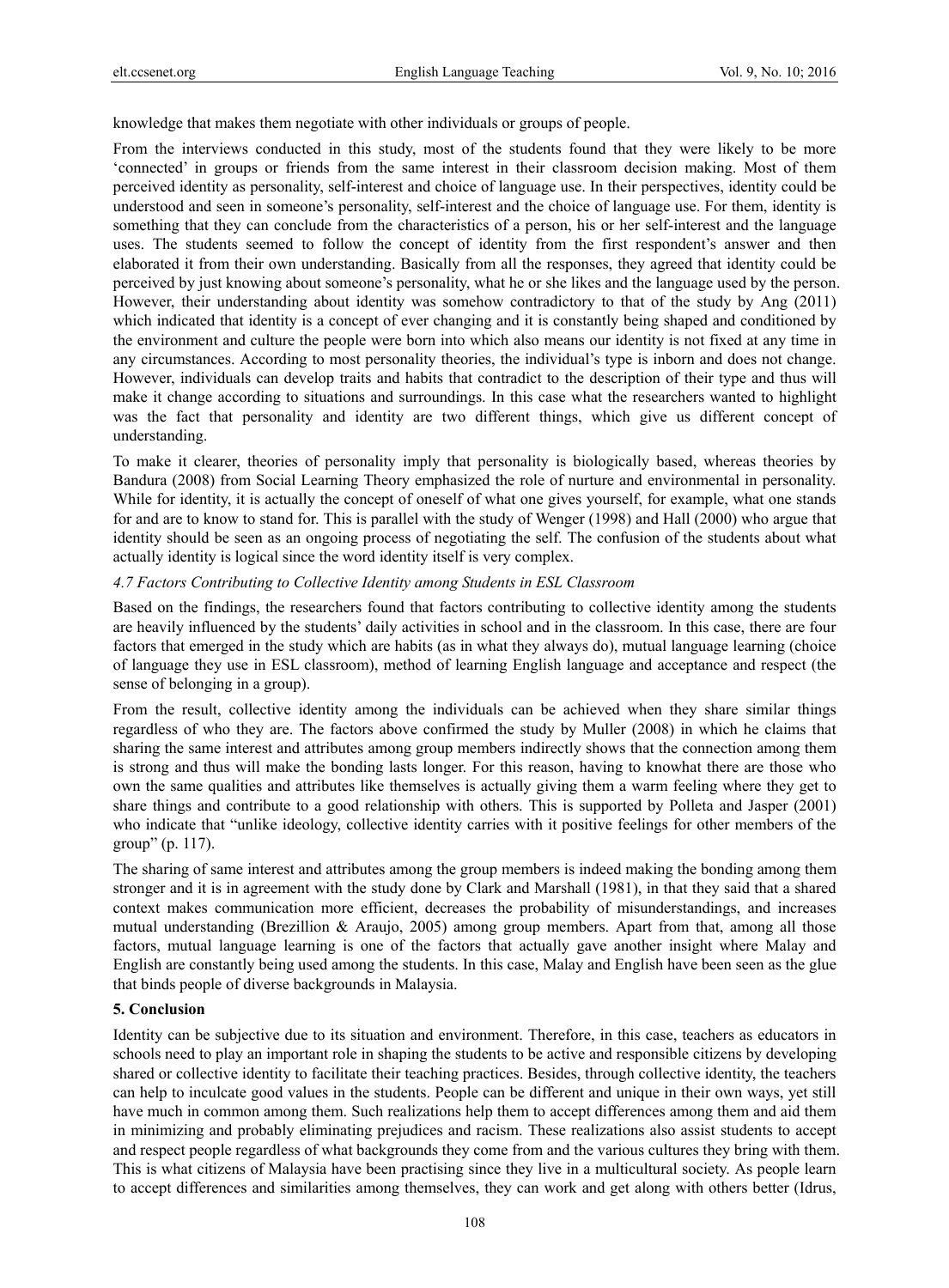2014). One will begin to see other's viewpoints and individuality. From that, one can indirectly shape his or her own identity by mingling with people of diverse culture who live in the same society. One's self-esteem is boosted as soon as he or she is recognized and accepted for his or her own individuality.

## **References**

Ang, I. (2001). *On Not Speaking Chinese: Living Between Asia and the West*. London and New York: Routledge.

- Bandura, A. (2008). Toward an Agentic Theory of the Self. In H. March, & R. Craven (Eds.), *Self-Processes, Learning and Enabling Human Potential*.
- Braun, V., & Clarke, V. (2006). Using thematic analysis in psychology. *Qualitative Research in Psychology, 3*(2), 77-101. http://dx.doi.org/10.1191/1478088706qp063oa
- Brézillon, P., & Araujo, R. M. (2005). Reinforcing shared context to improve collaboration. *Revue D'intelligence Artificielle, 19*, 537-556. http://dx.doi.org/10.3166/ria.19.537-556
- Cerulo, A. K. (1997). *Identity Construction: New Issue, New Directions. Department of Sociology*. New Jersey. http://dx.doi.org/10.1146/annurev.soc.23.1.385
- Clark, H. H., & Marshall, R. C. (1981). *Definite Reference and Mutual Knowledge* (pp. 12-60). Cambridge University Press.
- Cramton, D. C. (2001). The Mutual Knowledge Problem and Its Consequences for Dispersed Collaboration. *School of Management, George Mason University, 12*(3), 346-371. http://dx.doi.org/10.1287/orsc.12.3.346.10098
- Creswell, J. W. (2007). *Qualitative inquiry and research design: Choosing among five approaches* (2nd ed.). Thousand Oaks: Sage Publications
- Dowling, J. S. (2011). *Constructing Identity Identity Construction*, Thesis, Georgia State University.
- Erikson, E. H. (1970). "Identity crisis" in perspective. In E.H. Erikson, Life history and the historical moment. New York: Norton, 1975.
- Faizah, I. (2012). *The Construction of Shared Identity in the Malaysian Upper Secondary Literature Classrooms*. Unpublished PhD Thesis, The University of Nottingham, UK.
- Faizah, I. (2014). *Facilitating the Construction of Shared Malaysia Identity Through The Teaching of Literature*. International Islamic University Malaysia.
- Fearon, J. (1999). *What is Identity (as we now use the word)*. Unpublished Manuscript. Stanford University.
- Ha, P. L. (2008). *Teaching English as an international language: Identity, resistance, negotiation*. Clevedon: England Multilingual Matters
- Hall, S. (2000). 'Who Needs Identity?' In P. du Gay, J. Evan, & P. Redman (Eds.), *Identity: A Reader* (pp. 15-30). IDE: Sage Publications Inc.
- Hall, S., & Gieben, B. (1991). *The Formations of modern society*. Polity Press.
- Kramsch, C. (1993). *Context and culture in language teaching*. Oxford: Oxford University Press.
- Lee, S. K. (2003). Exploring the relationship between language, culture and identity. *GEMA Online Journal of Language Studies, 3*(2).
- McCarthy, S., & Moje, J. (2002). "Identity Matters". *Reading Research Quarterly, 37*(2), 228-238. http://dx.doi.org/10.1598/RRQ.37.2.6
- Moje, E. B. et al. (2004). *Working Toward Third Space in Content Area Literacy: An Examination of Everyday Funds of Knowledge and Discourse*. Reading Research
- Muller, E.R. (2008). Agency, Language Learning, and multilingual spaces. *Multilingual, 31*, 12-31.
- Neuman, W. L. (2007). *Basics of social research: Qualitative and quantitative approaches* (2nd ed.; International ed.). Boston, Mass; London: Pearson, Allyn and Bacon.
- Norton, B. (2000). *Identity and Language Learning: Gender, Ethnicity, and Educational Change*. Harlow: Longman/Pearson.
- Olson, M. (1965). *The Logic of Collective Action*. Cambridge, MA: Harvard Univ. Press
- Polletta, & Jasper, J. M. (2001). Collective Identity and Social Movements. *Annual Review of Sociology, 27*, 283-305. http://dx.doi.org/10.1146/annurev.soc.27.1.283